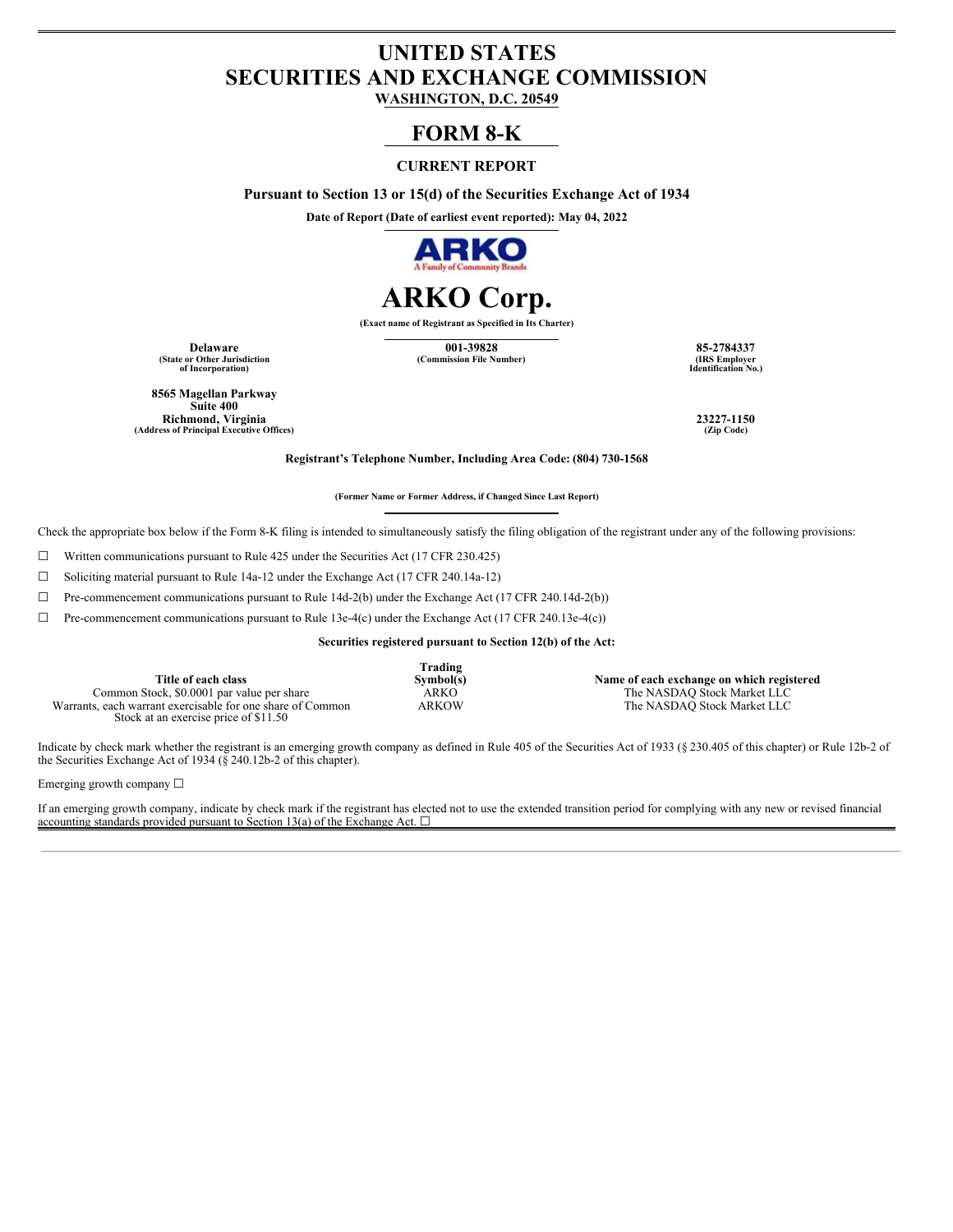#### **Item 2.02 Results of Operations and Financial Condition.**

On May 4, 2022, ARKO Corp., a Delaware corporation (the "Company"), issued a press release announcing its financial results for the quarter ended March 31, 2022. A copy of the press release is furnished as Exhibit 99.1 to this Current Report on Form 8-K and is incorporated by reference into this Item 2.02.

#### **Item 7.01 Regulation FD Disclosure.**

The information contained in Item 2.02 of this Current Report on Form 8-K is incorporated by reference into this Item 7.01.

On May 4, 2022, the Company posted slides to be used in its earnings presentation for the quarter ended March 31, 2022 on its website at https://www.arkocorp.com/company-information/presentations. The information contained on or accessible through the Company's website is not a part of, and is not incorporated by reference in, this Current Report on Form 8-K.

The information contained in this Current Report on Form 8-K, including Exhibit 99.1 furnished herewith, is being furnished and shall not be deemed "filed" for purposes of Section 18 of the Securities Exchange Act of 1934, as amended ("Exchange Act"), or otherwise subject to the liabilities of that Section and shall not be incorporated by reference into any filing under the Securities Act of 1933, as amended, or the Exchange Act except to the extent expressly stated in such filing.

#### **Item 9.01 Financial Statements and Exhibits.**

(d) Exhibits.

| Exhibit |                                                                             |
|---------|-----------------------------------------------------------------------------|
| Number  | <b>Description</b>                                                          |
| 99.1    | Press Release issued by Arko Corp. on May 4, 2022.                          |
| 104     | Cover Page Interactive Data File (embedded within the Inline XBRL document) |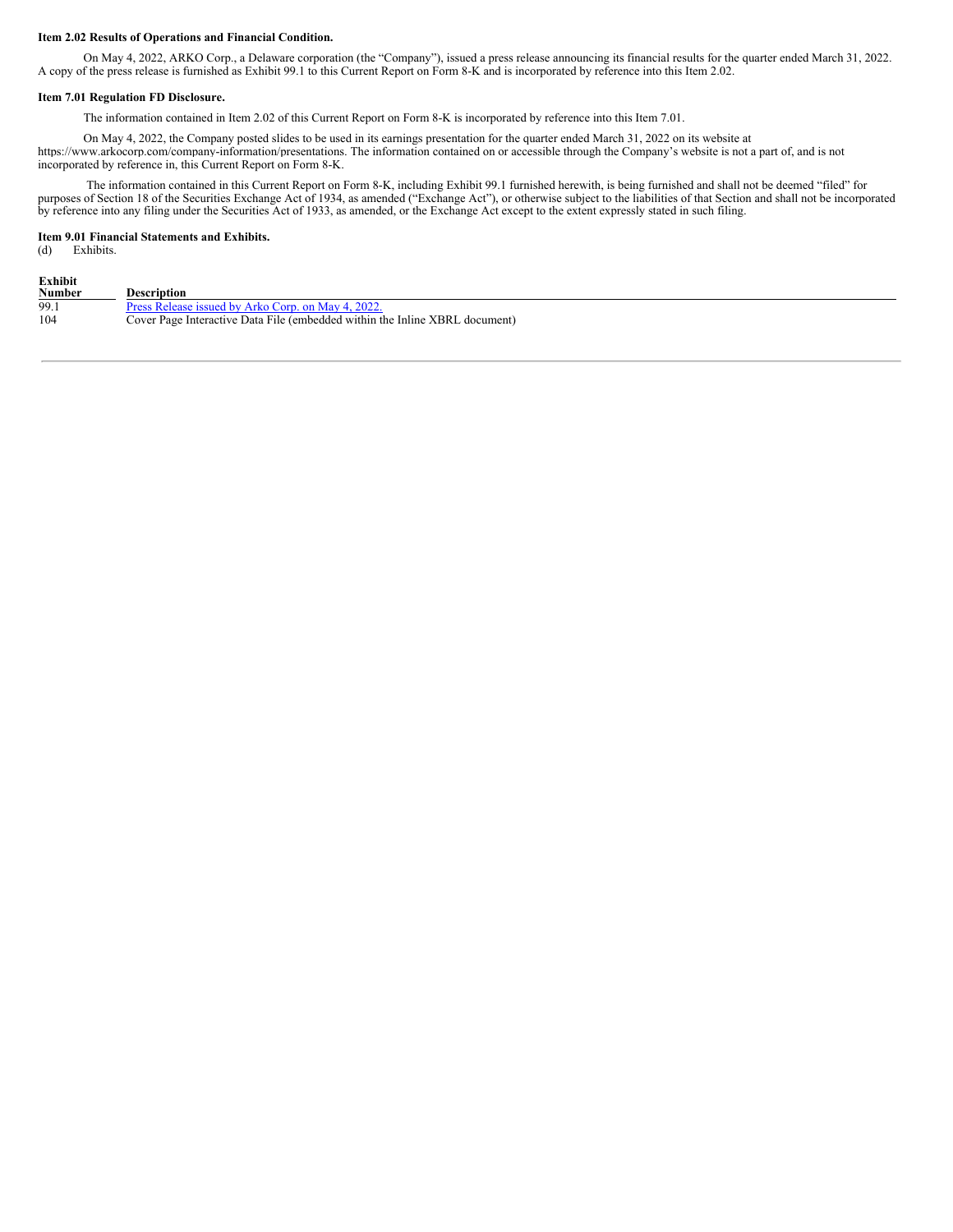#### **SIGNATURES**

Pursuant to the requirements of the Securities Exchange Act of 1934, the registrant has duly caused this report to be signed on its behalf by the undersigned thereunto duly authorized.

## ARKO CORP.

Date: May 4, 2022 **By:** /s/ Arie Kotler

Name: Title: Arie Kotler Chairman, President and Chief Executive Officer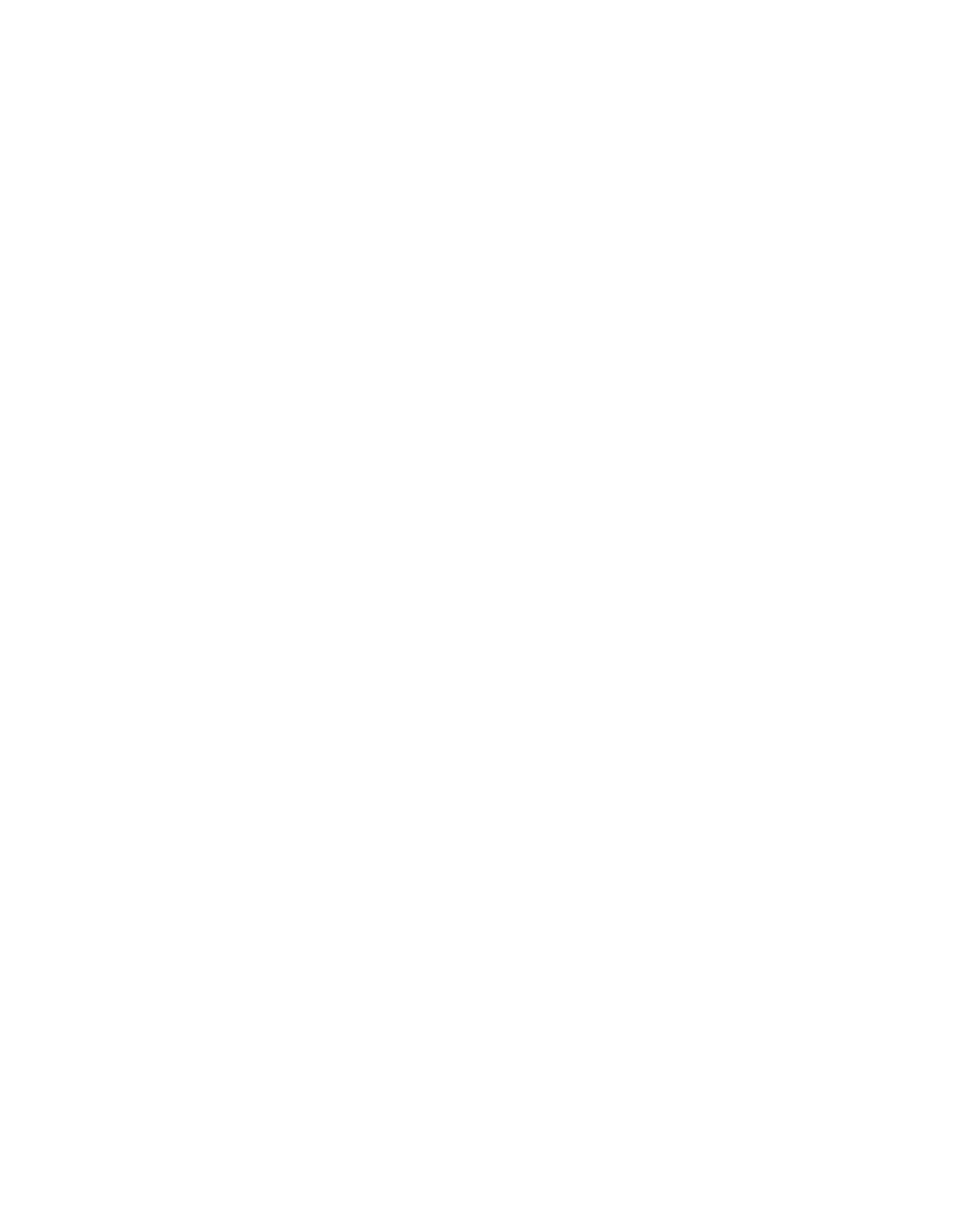#### **ARKO REPORTS FIRST QUARTER 2022 RESULTS**

## Net Income Increases by \$17.0 Million; Adjusted EBITDA Grows 18.4% in Q1 2022 Compared to Q1 2021; Fuel, Merchandise Contribution Grows

### *Beats Consensus with Double-Digit EBITDA Growth Compared to Q1 2021*

RICHMOND, VA, May 4, 2022 – ARKO Corp. (Nasdaq: ARKO) ("ARKO" or the "Company"), one of the largest convenience store operators and fuel wholesalers in the United States, today announced financial results for the quarter ended March 31, 2022.

#### **First Quarter 2022 Key Highlights**

•Operating income was \$19.3 million for the quarter, an increase of 46% compared to \$13.2 million in Q1 2021

•Net income was \$2.3 million, an increase of almost \$17 million compared to a loss of \$14.7 million in Q1 2021

•Adjusted EBITDA increased 18.4% to \$50.1 million for the quarter compared to \$42.3 in Q1 2021

•Merchandise revenue of \$367.0 million for first quarter; total merchandise contribution increased to \$108.2 million, or approximately 10% compared to Q1 2021

•Merchandise margin increased 210 basis points to 29.5% compared to 27.4% in Q1 2021

•Retail fuel gallons sold increased 5.9% compared to Q1 2021; retail margin cents per gallon increased 16.8% to 37.5 cents per gallon for the first quarter

•First quarter same store merchandise sales excluding cigarettes was 9.3% on a two-year stack basis\*

•Scaled operations with 1,396 convenience stores in a unique community of brands and 1,625 wholesale sites; Entered agreement with Quarles

Petroleum Incorporated ("Quarles") for the acquisition of 121 branded and 64 contracted cardlock sites and dealer customers (the "Quarles

Acquisition")

"ARKO had a great quarter, once again posting a quarter versus quarter double-digit increase in adjusted EBITDA as our growth story continues with excellent results," said Arie Kotler, President, Chairman and Chief Executive Officer of ARKO. "We are focused on disciplined capital allocation, with substantial liquidity that positions us well to pursue growth opportunities externally and through strategic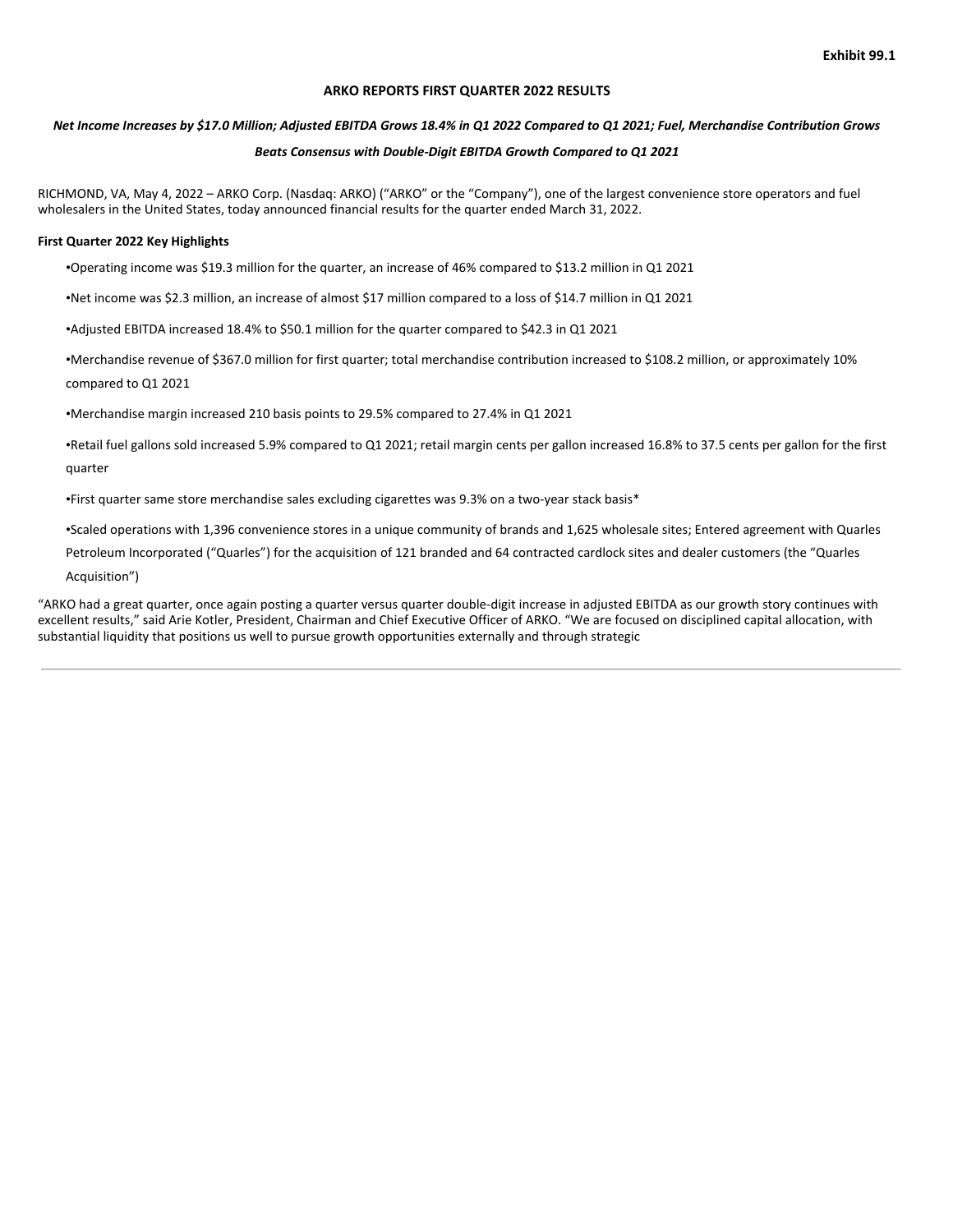investments in our stores and operations. In a rapidly changing economic environment, I believe that we are positioned to continue to exceed our customers' expectations, deliver strong growth, and create stockholder value over the long-term."

\* Same store merchandise sales increase on a two-year stack basis is the same store merchandise sales increase in the current year added to the same store merchandise sales increase in the prior year period. This measure may be helpful to improve the understanding of trends in periods that are affected by variations in prior year growth rates. See also Use of Non-GAAP Measures below.

#### **First Quarter 2022 Segment Highlights**

#### *Retail*

|                                                                               | For the Three Months<br><b>Ended March 31.</b> |                |  |          |
|-------------------------------------------------------------------------------|------------------------------------------------|----------------|--|----------|
|                                                                               |                                                | 2022           |  | 2021     |
|                                                                               |                                                | (in thousands) |  |          |
| Fuel gallons sold                                                             |                                                | 239,558        |  | 226,112  |
| Same store fuel gallons sold decrease $(\%)$ <sup>1</sup>                     | $(3.1\%)$                                      |                |  | (13.8 %) |
| Fuel margin, cents per gallon <sup>2</sup>                                    |                                                | 37.5           |  | 32.1     |
| Merchandise revenue                                                           |                                                | 366,985        |  | 359,281  |
| Same store merchandise sales (decrease) increase $(\%)$ <sup>1</sup>          |                                                | (3.5%          |  | 6.0%     |
| Same store merchandise sales excluding cigarettes increase $(%)$ <sup>1</sup> |                                                | 0.1%           |  | 9.2%     |
| Merchandise contribution                                                      |                                                | 108.192        |  | 98.527   |
| Merchandise margin <sup>4</sup>                                               |                                                | 29.5 %         |  | 27.4 %   |

<sup>1</sup> Same store is a common metric used in the convenience store industry. We consider a store a same store beginning in the first quarter in which the store had a full quarter of<br>activity in the prior year. Refer to *Use o* 1

 $^2$  Calculated as fuel revenue less fuel costs divided by fuel gallons sold; excludes the estimated fixed margin paid to GPMP for the cost of fuel.

<sup>3</sup> Calculated as merchandise revenue less merchandise costs.

 $4$  Calculated as merchandise contribution divided by merchandise revenue.

For the first quarter, retail fuel profitability (excluding intercompany charges by its wholesale fuel distribution subsidiary, GPM Petroleum LP ("GPMP")) increased approximately \$17.3 million compared to the prior year period. Strong fuel margin capture of 37.5 cents per gallon in the first quarter of 2022 increased 16.8% compared to Q1 2021. There was an increase in same store fuel profit of \$9.7 million compared to the Q1 2021 (excluding intercompany charges by GPMP).

Same store merchandise sales excluding cigarettes increased 0.1% for the quarter and increased 9.3% on a two-year stack basis for the quarter. Merchandise margin increased 210 basis points, and total merchandise contribution increased to \$108.2 million, or approximately 10%, both compared to Q1 2021. This was primarily due to higher contribution from packaged beverages, center-store items, beer and wine and other tobacco products.

#### *Wholesale*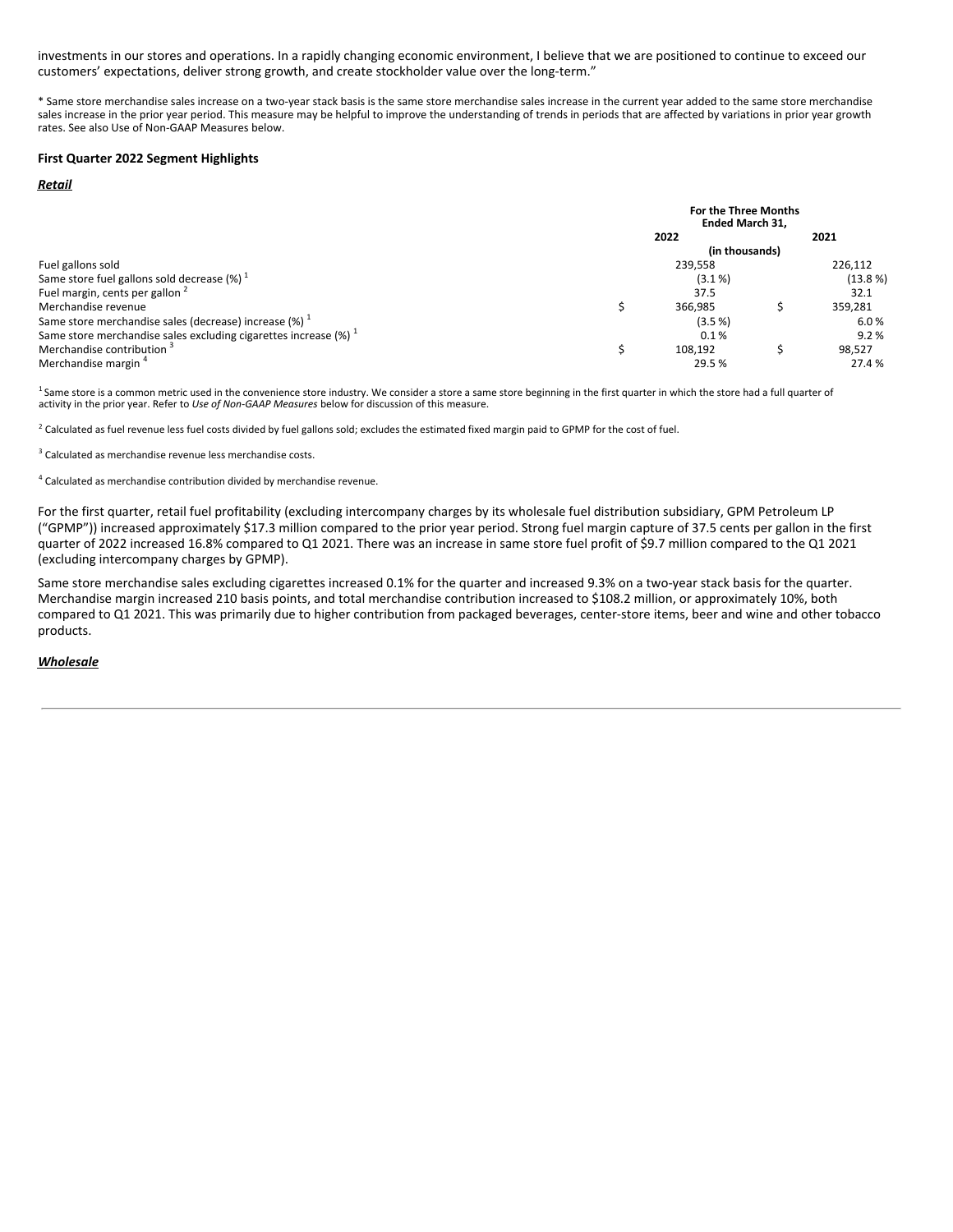|                                                                                       | <b>For the Three Months</b><br><b>Ended March 31.</b> |         |  |
|---------------------------------------------------------------------------------------|-------------------------------------------------------|---------|--|
|                                                                                       | 2022                                                  | 2021    |  |
|                                                                                       | (in thousands)                                        |         |  |
| Fuel gallons sold – fuel supply locations                                             | 180,941                                               | 183.645 |  |
| Fuel gallons sold – consignment agent locations                                       | 35.997                                                | 37.911  |  |
| Fuel margin, cents per gallon $1$ – fuel supply locations                             | 7.0                                                   | 5.1     |  |
| Fuel margin, cents per gallon <sup><math>1</math></sup> – consignment agent locations | 29.0                                                  | 21.9    |  |

 $^1$  Calculated as fuel revenue less fuel costs divided by fuel gallons sold; excludes the estimated fixed margin paid to GPMP for the cost of fuel.

Wholesale fuel profitability for the quarter (excluding intercompany charges by GPMP) increased approximately \$5.4 million compared to the prior year quarter. Fuel contribution from fuel supply locations grew by \$3.3 million (excluding intercompany charges by GPMP) compared to Q1 2021, primarily due to greater prompt pay discounts related to higher fuel costs and greater fuel rebates.

Fuel contribution from consignment agent locations increased \$2.1 million (excluding intercompany charges by GPMP) compared to the prior year quarter. The increase was primarily due to greater prompt pay discounts related to higher fuel costs, greater fuel rebates, and improved rack-to-retail margins.

#### **Liquidity and Capital Expenditures**

As of March 31, 2022, the Company's total liquidity was approximately \$744 million, consisting of cash and cash equivalents and short-term investments of approximately \$300 million, and approximately \$444 million available under lines of credit. Outstanding debt, excluding capital leases, was approximately \$717 million, resulting in net debt of approximately \$417 million. For the three months ended March 31, 2022, we spent \$20.7 million for capital expenditures, including the purchase of certain fee properties, and paid a \$5.0 million deposit for the pending Quarles Acquisition.

#### **Quarterly Dividend and Share Repurchase Program**

On April 29, 2022, the Company's Board of Directors declared a quarterly dividend of \$0.02 per share of common stock, to be paid on June 15, 2022, to stockholders of record as of May 31, 2022. This is the Company's second consecutive quarterly dividend.

During the three months ended March 31, 2022, the Company repurchased approximately 1.4 million shares of common stock under the repurchase program for approximately \$12.0 million.

The Company's continued ability to return cash to its stockholders through a quarterly cash dividend program and share repurchase program is consistent with its capital allocation framework and reflects the Company's confidence in the strength of its cash generation ability and strong financial position.

The share repurchase program, authorized for up to an aggregate of \$50 million of the Company's outstanding shares of common stock, does not have a stated expiration date, and any repurchases may be effected from time to time through open market purchases, including pursuant to a pre-set trading plan meeting the requirements of Rule 10b5-1(c) of the Exchange Act, privately negotiated transactions,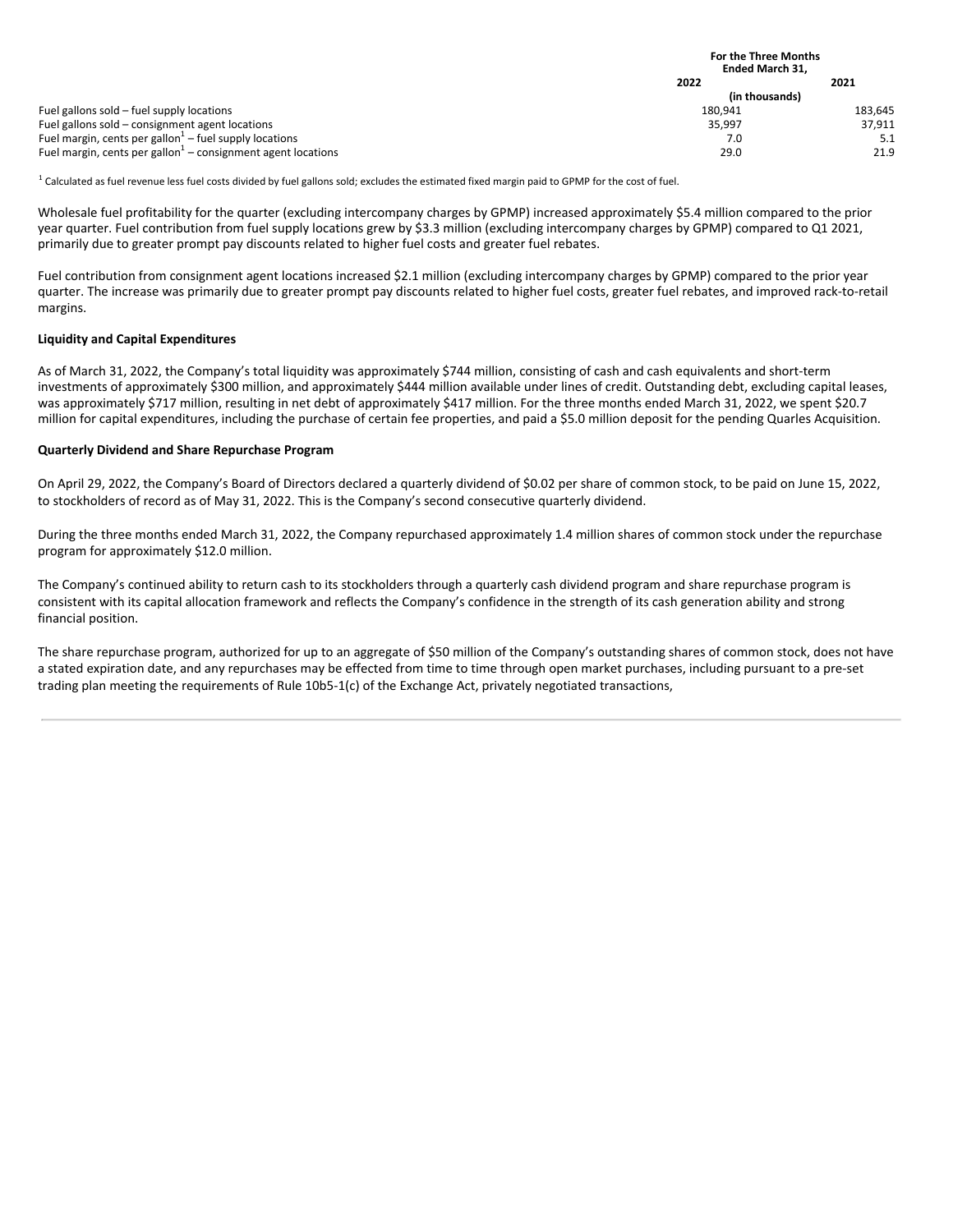pursuant to accelerated share repurchase agreements entered into with one or more counterparties, or otherwise. The amount and timing of dividends payable on common stock are within the sole discretion of, and subject to quarterly declarations by, the Company's Board of Directors.

#### **Store Network Update**

The following tables present certain information regarding changes in the store network for the periods presented. The Company's store count increased due to the ExpressStop and Handy Mart acquisitions in 2021.

|                                                     | <b>For the Three Months</b><br><b>Ended March 31.</b> |       |  |  |
|-----------------------------------------------------|-------------------------------------------------------|-------|--|--|
| <b>Retail Segment</b>                               | 2022                                                  | 2021  |  |  |
|                                                     | 1,406                                                 | 1,330 |  |  |
|                                                     |                                                       |       |  |  |
| Company-controlled sites converted to               |                                                       |       |  |  |
| consignment locations or fuel supply locations, net | (6                                                    |       |  |  |
|                                                     | (4                                                    | (6    |  |  |
|                                                     | 1,396                                                 | 1,324 |  |  |
|                                                     | <b>For the Three Months</b><br><b>Ended March 31.</b> |       |  |  |
| Wholesale Segment <sup>1</sup>                      | 2022                                                  | 2021  |  |  |
|                                                     | 1,628                                                 | 1,597 |  |  |
|                                                     | 19                                                    | 14    |  |  |
| Consignment or fuel supply locations                |                                                       |       |  |  |
|                                                     | 6                                                     |       |  |  |
|                                                     | (28                                                   | (14   |  |  |
|                                                     | 1,625                                                 | 1,597 |  |  |

 $1$  Excludes bulk and spot purchasers.

 $2$  Includes all signed fuel supply agreements irrespective of fuel distribution commencement date.

#### **Oak Street Real Estate Capital Agreement Extension**

The Company extended and increased its existing \$1 billion agreement with Chicago-based real estate investment firm Oak Street Real Estate Capital, a division of Blue Owl Capital ("Oak Street") by one-year. The amended agreement provides aggregate availability in the amount of \$1.15 billion during the second year of the term. This amount is in addition to approximately \$253 million which had been utilized under the agreement prior to its amendment, and the \$130 million of real estate expected to be purchased by Oak Street in the Quarles Acquisition.

#### **Update on the Acquisition of Certain Assets of Quarles Petroleum**

On February 18, 2022, the Company entered into an agreement with Quarles for the acquisition of certain assets, including 121 branded and 64 contracted cardlock sites, which are unmanned fuel sites strategically located on high-traffic corridors in the mid-Atlantic region. The transaction is expected to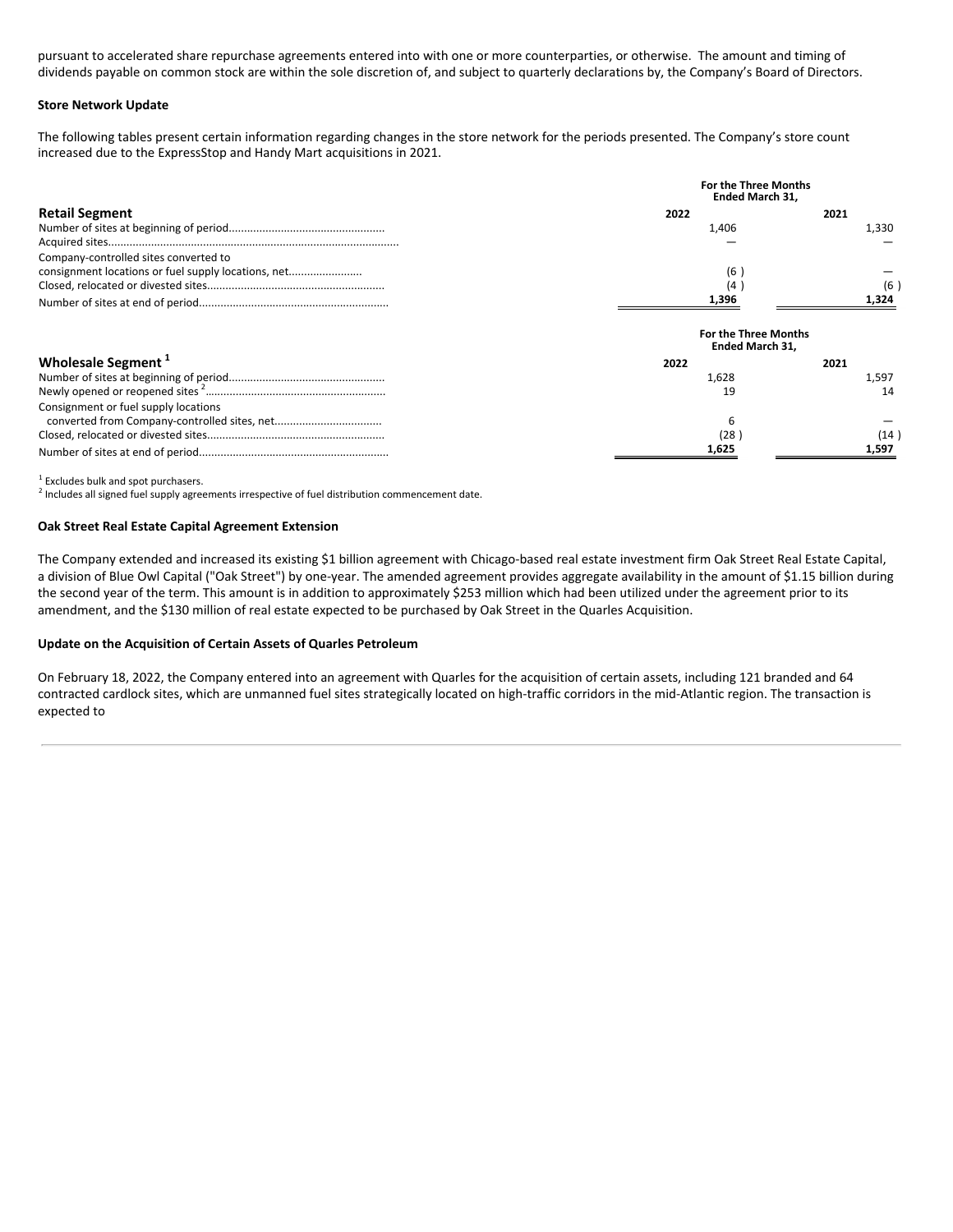close in the late second quarter or early third quarter of 2022. There is no certainty that the transaction will close.

Quarles is the largest fleet fueling cardlock operator on the U.S. east coast, with operations in Virginia, North Carolina, Maryland, Pennsylvania and the District of Columbia, servicing the fuel needs of a diverse base of commercial customers across multiple industries at easily accessible commercial sites.

#### **Conference Call and Webcast Details**

The Company will host a conference call to discuss these results at 10:00 a.m. Eastern Time on May 4, 2022. Investors interested in participating in the live call can dial 877-605-1792 or 201-689-8728. A telephone replay will be available approximately two hours after the call concludes through May 18, 2022, by dialing 877-660-6853 or 201-612-7415 and entering confirmation code 13729048.

There will also be a simultaneous, live webcast available on the Investor Relations section of the Company's website at https://www.arkocorp.com/. The webcast will be archived for 30 days.

#### **About ARKO Corp.**

ARKO Corp. (Nasdaq: ARKO) owns 100% of GPM Investments, LLC and is one of the largest operators of convenience stores in the United States. Based in Richmond, VA, our highly recognizable family of community brands offers delicious prepared foods, beer, snacks, candy, hot and cold beverages, and multiple popular quick serve restaurant brands. Our high value fasREWARDS® loyalty program offers exclusive savings on merchandise and gas. We operate in three reportable segments: retail, which includes convenience stores selling fuel products and other merchandise to retail customers; wholesale, which supplies fuel to independent dealers and GPM Petroleum, which sells and supplies fuel to our retail and wholesale sites. To learn more about GPM stores, visit: www.gpminvestments.com. To learn more about ARKO, visit: www.arkocorp.com.

#### **Forward-Looking Statements**

This document includes certain "forward-looking statements" within the meaning of the Private Securities Litigation Reform Act of 1995. These forward-looking statements may address, among other things, our expected financial and operational results and the related assumptions underlying our expected results. These forward-looking statements are distinguished by use of words such as "anticipate," "aim," "believe," "continue," "could," "estimate," "expect," "intends," "may," "might," "plan," "possible," "potential," "predict," "project," "should," "will," "would" and the negative of these terms, and similar references to future periods. These statements are based on management's current expectations and are subject to uncertainty and changes in circumstances. Actual results may differ materially from these expectations due to, among other things, changes in economic, business and market conditions; our ability to maintain the listing of our common stock and warrants on the Nasdaq Stock Market; changes in our strategy, future operations, financial position, estimated revenues and losses, projected costs, prospects and plans; expansion plans and opportunities; changes in the markets in which we compete; changes in applicable laws or regulations, including those relating to environmental matters; market conditions and global and economic factors beyond our control, including the potential adverse effects of the ongoing global coronavirus (COVID-19) pandemic on capital markets (including with respect to new variants of the virus), general economic conditions, unemployment and our liquidity, operations and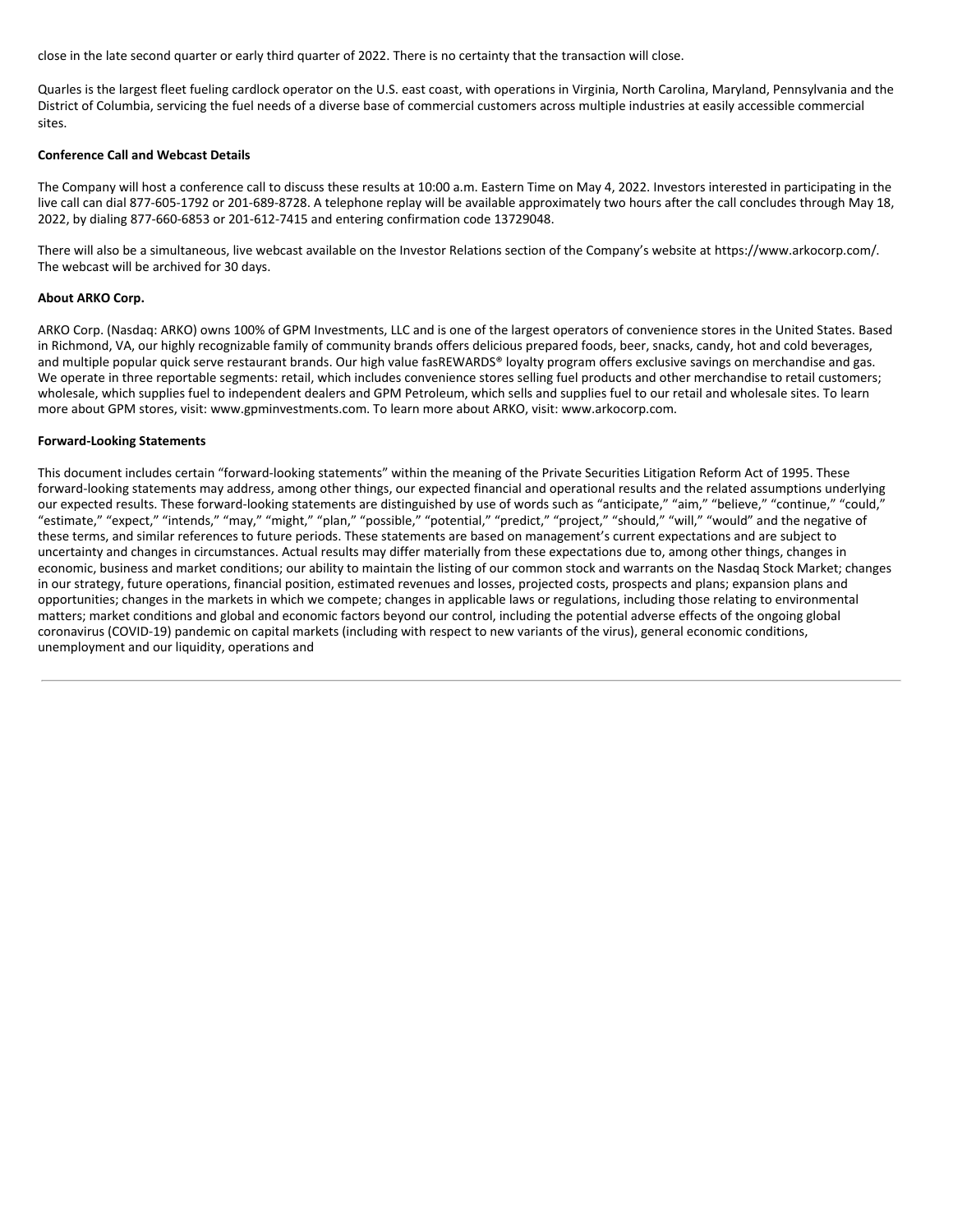<span id="page-9-0"></span>personnel; and the outcome of any known or unknown litigation and regulatory proceedings. Detailed information about these factors and additional important factors can be found in the documents that ARKO files with the Securities and Exchange Commission, such as Form 10-K, Form 10-Q and Form 8-K. Forward-looking statements speak only as of the date the statements were made. ARKO does not undertake an obligation to update forward-looking information, except to the extent required by applicable law.

#### **Media Contact**

Andrew Petro Matter on behalf of ARKO (978) 518-4531 apetro@matternow.com

#### **Investor Contact**

Ross Parman ARKO Corp. investors@gpminvestments.com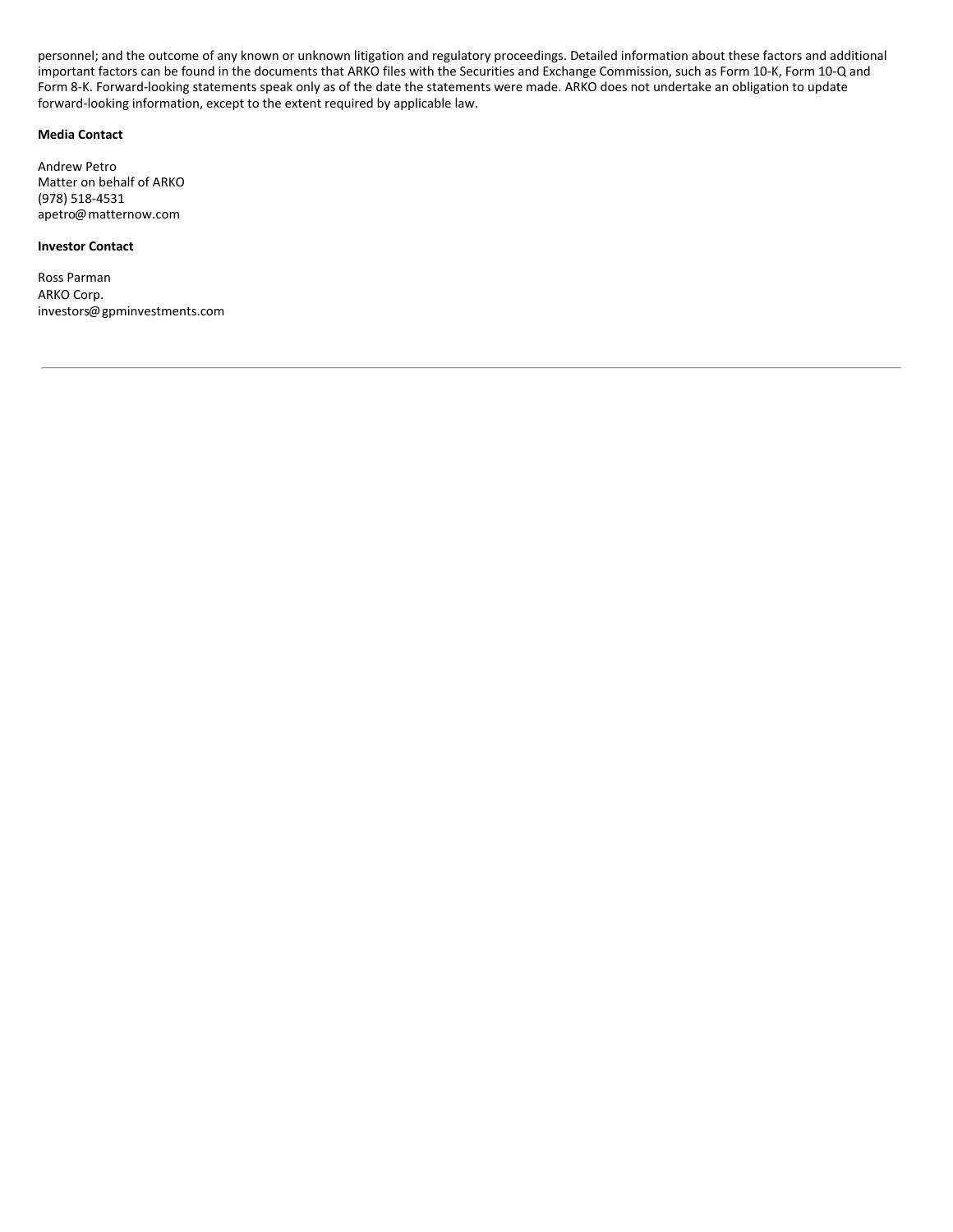#### **Condensed consolidated statements of operations**

|                                                                         | For the Three Months Ended March 31,<br>2022 | 2021 |           |
|-------------------------------------------------------------------------|----------------------------------------------|------|-----------|
|                                                                         | (in thousands)                               |      |           |
| <b>Revenues:</b>                                                        |                                              |      |           |
| Fuel revenue                                                            | \$<br>1,583,526                              | \$   | 1,102,947 |
| Merchandise revenue                                                     | 366,985                                      |      | 359,281   |
| Other revenues, net                                                     | 22,300                                       |      | 22,128    |
| <b>Total revenues</b>                                                   | 1,972,811                                    |      | 1,484,356 |
| <b>Operating expenses:</b>                                              |                                              |      |           |
| Fuel costs                                                              | 1,470,649                                    |      | 1,012,798 |
| Merchandise costs                                                       | 258,793                                      |      | 260,754   |
| Store operating expenses                                                | 166,538                                      |      | 144,938   |
| General and administrative expenses                                     | 31,785                                       |      | 26,713    |
| Depreciation and amortization                                           | 24,636                                       |      | 24,242    |
| <b>Total operating expenses</b>                                         | 1,952,401                                    |      | 1,469,445 |
| Other expenses, net                                                     | 1,121                                        |      | 1,672     |
| <b>Operating income</b>                                                 | 19,289                                       |      | 13,239    |
| Interest and other financial income                                     | 1,106                                        |      | 2,407     |
| Interest and other financial expenses                                   | (17,081)                                     |      | (31,024)  |
| Income (loss) before income taxes                                       | 3,314                                        |      | (15, 378) |
| Income tax (expense) benefit                                            | (1,005)                                      |      | 722       |
|                                                                         |                                              |      | (6)       |
| Income (loss) from equity investment                                    | 9                                            |      |           |
| Net income (loss)                                                       | \$<br>2,318                                  | \$   | (14, 662) |
| Less: Net income attributable to non-controlling interests              | 79                                           |      | 74        |
| Net income (loss) attributable to ARKO Corp.                            | 2,239                                        |      | (14, 736) |
| Series A redeemable preferred stock dividends                           | (1, 418)                                     |      | (1,402)   |
| Net income (loss) attributable to common shareholders                   | 821                                          |      | (16, 138) |
| Net income (loss) per share attributable to common shareholders - basic | \$<br>0.01                                   | \$   | (0.13)    |
| Net loss per share attributable to common shareholders - diluted        | (0.00)                                       | \$   | (0.13)    |
| Weighted average shares outstanding:                                    |                                              |      |           |
| <b>Basic</b>                                                            | 124,301                                      |      | 124,361   |
| Diluted                                                                 | 125,433                                      |      | 124,361   |
|                                                                         |                                              |      |           |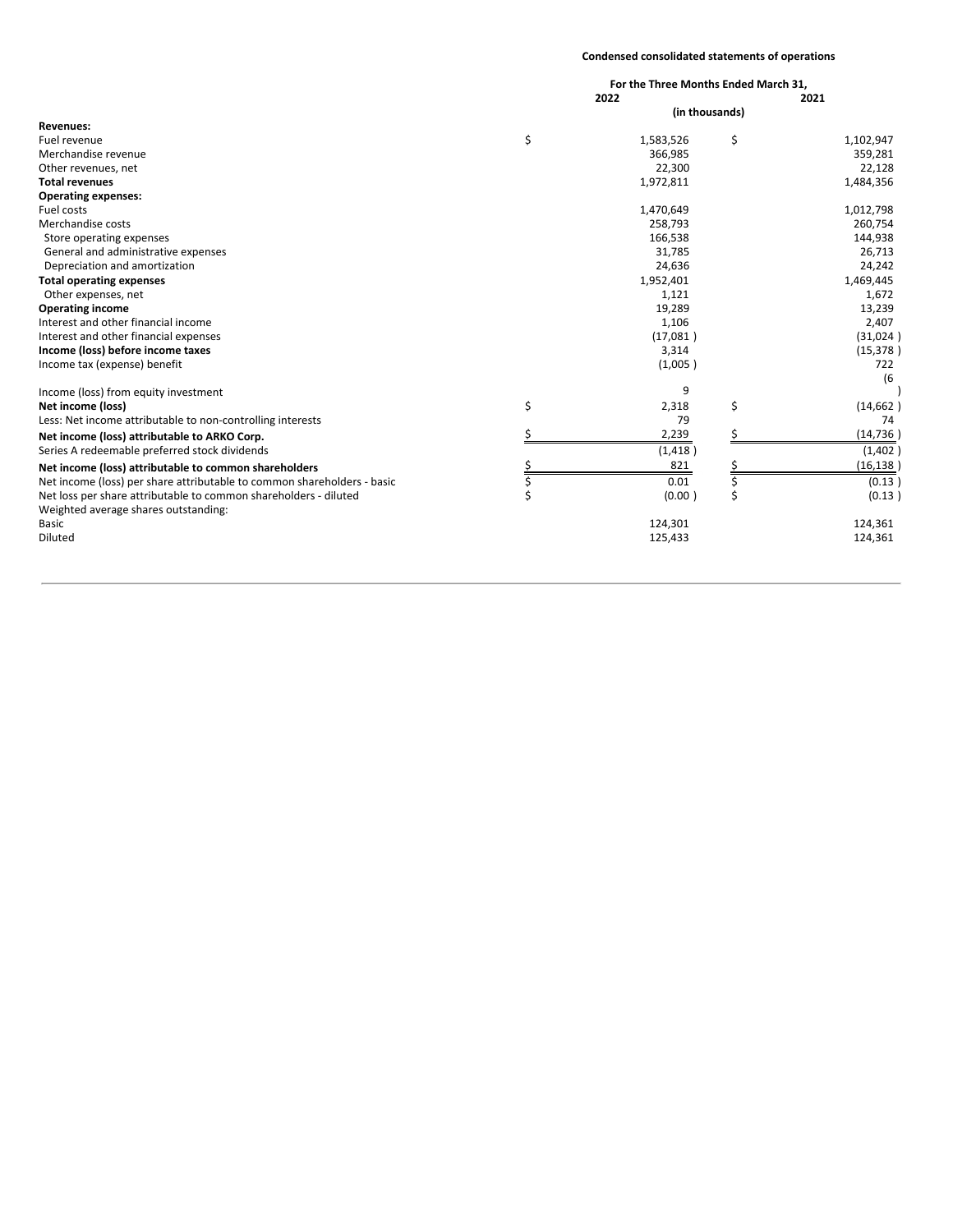#### **Condensed consolidated balance sheets**

|                                                 | March 31, 2022 |           |                | December 31, 2021 |  |
|-------------------------------------------------|----------------|-----------|----------------|-------------------|--|
|                                                 |                |           | (in thousands) |                   |  |
| Assets                                          |                |           |                |                   |  |
| <b>Current assets:</b>                          |                |           |                |                   |  |
| Cash and cash equivalents                       | \$             | 241,220   | \$             | 252,141           |  |
| <b>Restricted cash</b>                          |                | 15,662    |                | 20,402            |  |
| Short-term investments                          |                | 59,110    |                | 58,807            |  |
| Trade receivables, net                          |                | 75,093    |                | 62,342            |  |
| Inventory                                       |                | 219,154   |                | 197,836           |  |
| Other current assets                            |                | 76,091    |                | 92,095            |  |
| <b>Total current assets</b>                     |                | 686,330   |                | 683,623           |  |
| <b>Non-current assets:</b>                      |                |           |                |                   |  |
| Property and equipment, net                     |                | 554,252   |                | 548,969           |  |
| Right-of-use assets under operating leases      |                | 1,055,945 |                | 1,064,982         |  |
| Right-of-use assets under financing leases, net |                | 189,657   |                | 192,378           |  |
| Goodwill                                        |                | 197,648   |                | 197,648           |  |
| Intangible assets, net                          |                | 180,951   |                | 185,993           |  |
| Equity investment                               |                | 3,007     |                | 2,998             |  |
| Deferred tax asset                              |                | 43,285    |                | 41,047            |  |
| Other non-current assets                        |                | 29,874    |                | 24,637            |  |
| <b>Total assets</b>                             | \$             | 2,940,949 | \$             | 2,942,275         |  |
| <b>Liabilities</b>                              |                |           |                |                   |  |
| <b>Current liabilities:</b>                     |                |           |                |                   |  |
| Long-term debt, current portion                 | \$             | 40,908    | \$             | 40,384            |  |
| Accounts payable                                |                | 193,571   |                | 172,918           |  |
| Other current liabilities                       |                | 135,167   |                | 137,488           |  |
| Operating leases, current portion               |                | 52,840    |                | 51,261            |  |
| Financing leases, current portion               |                | 6,189     |                | 6,383             |  |
| <b>Total current liabilities</b>                |                | 428,675   |                | 408,434           |  |
| <b>Non-current liabilities:</b>                 |                |           |                |                   |  |
| Long-term debt, net                             |                | 675,868   |                | 676,625           |  |
| Asset retirement obligation                     |                | 58,389    |                | 58,021            |  |
| <b>Operating leases</b>                         |                | 1,068,101 |                | 1,076,905         |  |
| <b>Financing leases</b>                         |                | 228,367   |                | 229,215           |  |
| Deferred tax liability                          |                | 2,207     |                | 2,546             |  |
| Other non-current liabilities                   |                | 137,610   |                | 136,853           |  |
| <b>Total liabilities</b>                        |                | 2,599,217 |                | 2,588,599         |  |
| Series A redeemable preferred stock             |                | 100,000   |                | 100,000           |  |
| Shareholders' equity:                           |                |           |                |                   |  |
| Common stock                                    |                | 12        |                | 12                |  |
| Treasury stock                                  |                | (13,084)  |                |                   |  |
| Additional paid-in capital                      |                | 220,449   |                | 217,675           |  |
| Accumulated other comprehensive income          |                | 9,119     |                | 9,119             |  |
|                                                 |                | 24,993    |                | 26,646            |  |
| Retained earnings                               |                |           |                |                   |  |
| Total shareholders' equity                      |                | 241,489   |                | 253,452           |  |
| Non-controlling interest                        |                | 243       |                | 224               |  |
| <b>Total equity</b>                             |                | 241,732   |                | 253,676           |  |
|                                                 |                |           |                |                   |  |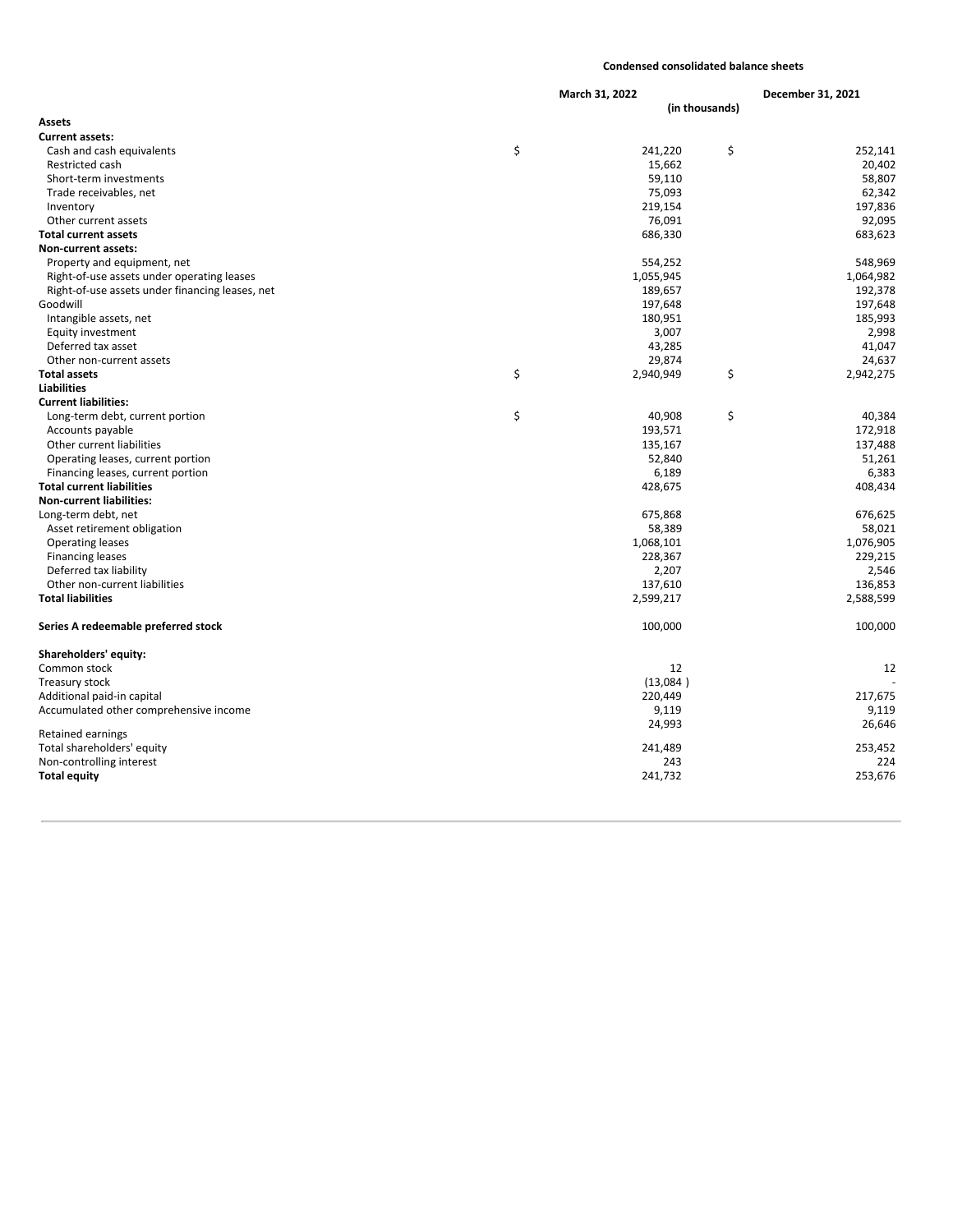|                                                                                             | Condensed consolidated statements of cash flows<br><b>For the Three Months</b><br><b>Ended March 31,</b> |                |    |           |
|---------------------------------------------------------------------------------------------|----------------------------------------------------------------------------------------------------------|----------------|----|-----------|
|                                                                                             |                                                                                                          | 2022           |    | 2021      |
|                                                                                             |                                                                                                          | (in thousands) |    |           |
| Cash flows from operating activities:                                                       |                                                                                                          |                |    |           |
| Net income (loss)                                                                           | \$                                                                                                       | 2,318          | \$ | (14, 662) |
| Adjustments to reconcile net income (loss) to net cash provided by<br>operating activities: |                                                                                                          |                |    |           |
| Depreciation and amortization                                                               |                                                                                                          | 24,636         |    | 24,242    |
| Deferred income taxes                                                                       |                                                                                                          | (2,577)        |    | (1,843)   |
| Loss on disposal of assets and impairment charges                                           |                                                                                                          | 764            |    | 1,375     |
| Foreign currency loss (gain)                                                                |                                                                                                          | 37             |    | (1,042)   |
| Amortization of deferred financing costs, debt discount and premium                         |                                                                                                          | 634            |    |           |
|                                                                                             |                                                                                                          |                |    | (185)     |
| Amortization of deferred income                                                             |                                                                                                          | (3,078)        |    | (2,484)   |
| Accretion of asset retirement obligation                                                    |                                                                                                          | 409            |    | 445       |
| Non-cash rent                                                                               |                                                                                                          | 1,946          |    | 1,771     |
| Charges to allowance for credit losses                                                      |                                                                                                          | 135            |    | 141       |
| (Income) loss from equity investment                                                        |                                                                                                          | (9)            |    | 6         |
| Share-based compensation                                                                    |                                                                                                          | 2,774          |    | 1,026     |
| Fair value adjustment of financial assets and liabilities                                   |                                                                                                          | 1,209          |    | 11,049    |
| Other operating activities, net                                                             |                                                                                                          | 123            |    | 224       |
| Changes in assets and liabilities:                                                          |                                                                                                          |                |    |           |
| Increase in trade receivables                                                               |                                                                                                          | (12,886)       |    | (10, 798) |
| Increase in inventory                                                                       |                                                                                                          | (21, 318)      |    | (7, 437)  |
| Decrease in other assets                                                                    |                                                                                                          | 18,215         |    | 7,688     |
| Increase in accounts payable                                                                |                                                                                                          | 20,177         |    | 17,309    |
| Decrease in other current liabilities                                                       |                                                                                                          | (4,561)        |    | (15, 829) |
| Decrease in asset retirement obligation                                                     |                                                                                                          | (34)           |    | (89)      |
| Increase in non-current liabilities                                                         |                                                                                                          | 1,148          |    | 369       |
| Net cash provided by operating activities                                                   |                                                                                                          | 30,062         |    | 11,276    |
| Cash flows from investing activities:                                                       |                                                                                                          |                |    |           |
| Purchase of property and equipment                                                          |                                                                                                          | (20, 667)      |    | (17, 525) |
| Proceeds from sale of property and equipment                                                |                                                                                                          | 6,933          |    | 880       |
| Prepayment for business acquisition                                                         |                                                                                                          | (5,000)        |    |           |
| Business acquisition, net of cash                                                           |                                                                                                          | (6,746)        |    |           |
| Decrease in investments, net                                                                |                                                                                                          | 1,618          |    |           |
| Net cash used in investing activities                                                       |                                                                                                          | (23, 862)      |    | (16, 645) |
| Cash flows from financing activities:                                                       |                                                                                                          |                |    |           |
| Receipt of long-term debt, net                                                              |                                                                                                          |                |    | 1.115     |
| Repayment of debt                                                                           |                                                                                                          | (3, 157)       |    | (75, 963) |
| Principal payments on financing leases                                                      |                                                                                                          | (1,652)        |    | (1,990)   |
| Payment of merger transaction issuance costs                                                |                                                                                                          |                |    | (4,686)   |
| Common stock repurchased                                                                    |                                                                                                          | (13,084)       |    |           |
| Dividends paid on common stock                                                              |                                                                                                          | (2,474)        |    |           |
| Dividends paid on redeemable preferred stock                                                |                                                                                                          | (1, 418)       |    | (1,559)   |
|                                                                                             |                                                                                                          |                |    |           |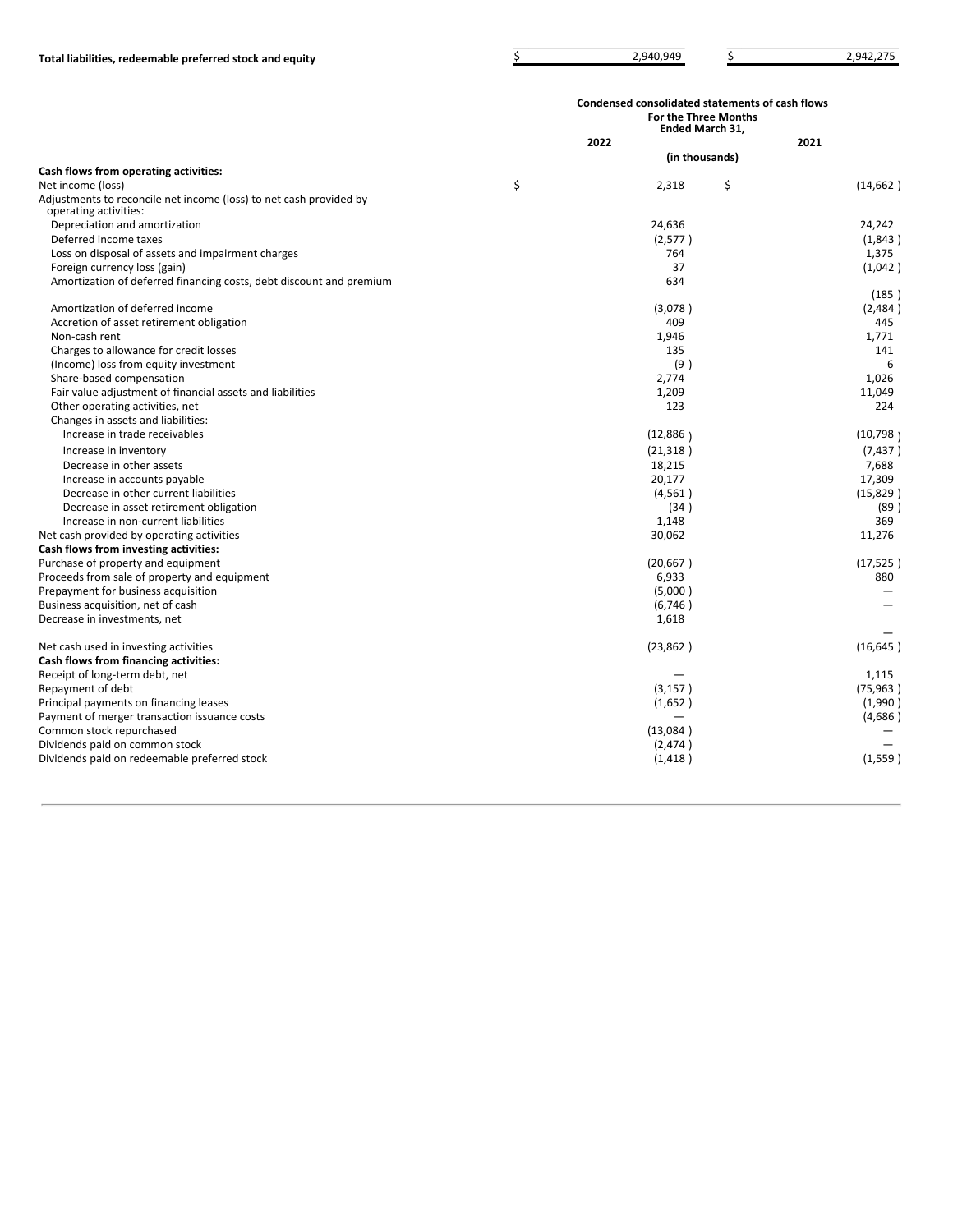| Distributions to non-controlling interests                               |           | (60)      |  | (60)      |
|--------------------------------------------------------------------------|-----------|-----------|--|-----------|
| Net cash used in financing activities                                    | (21, 845) |           |  | (83, 143) |
| Net decrease in cash and cash equivalents and restricted cash            |           | (15, 645) |  | (88, 512) |
| Effect of exchange rate on cash and cash equivalents and restricted cash |           | (16)      |  | (1,462)   |
| Cash and cash equivalents and restricted cash, beginning of period       |           | 272,543   |  | 312.977   |
| Cash and cash equivalents and restricted cash, end of period             |           | 256.882   |  | 223.003   |

#### **Use of Non-GAAP Measures**

We disclose non-GAAP measures on a "same store basis," which exclude the results of any store that is not a "same store" for the applicable period. A store is considered a same store beginning in the first quarter in which the store had a full quarter of activity in the prior year. We believe that this information provides greater comparability regarding our ongoing operating performance. Neither this measure nor those described below should be considered an alternative to measurements presented in accordance with generally accepted accounting principles in the United States ("GAAP") and are non-GAAP financial measures.

We define EBITDA as net income (loss) before net interest expense, income taxes, depreciation and amortization. Adjusted EBITDA further adjusts EBITDA by excluding the gain or loss on disposal of assets, impairment charges, acquisition costs, other non-cash items, and other unusual or nonrecurring charges. Each of EBITDA and Adjusted EBITDA, is a non-GAAP financial measure.

We use EBITDA and Adjusted EBITDA for operational and financial decision-making and believe these measures are useful in evaluating our performance because they eliminate certain items that we do not consider indicators of our operating performance. EBITDA and Adjusted EBITDA are also used by many of our investors, securities analysts, and other interested parties in evaluating our operational and financial performance across reporting periods. We believe that the presentation of EBITDA and Adjusted EBITDA provides useful information to investors by allowing an understanding of key measures that we use internally for operational decision-making, budgeting, evaluating acquisition targets, and assessing our operating performance.

EBITDA and Adjusted EBITDA are not recognized terms under GAAP and should not be considered as a substitute for net income (loss) or any other financial measure presented in accordance with GAAP. These measures have limitations as analytical tools and should not be considered in isolation or as substitutes for analysis of our results as reported under GAAP. We strongly encourage investors to review our financial statements and publicly filed reports in their entirety and not to rely on any single financial measure.

Because non-GAAP financial measures are not standardized, same store measures, EBITDA and Adjusted EBITDA, as defined by us, may not be comparable to similarly titled measures reported by other companies. It therefore may not be possible to compare our use of these non-GAAP financial measures with those used by other companies.

The following table contains a reconciliation of net income (loss) to EBITDA and Adjusted EBITDA for the periods presented: